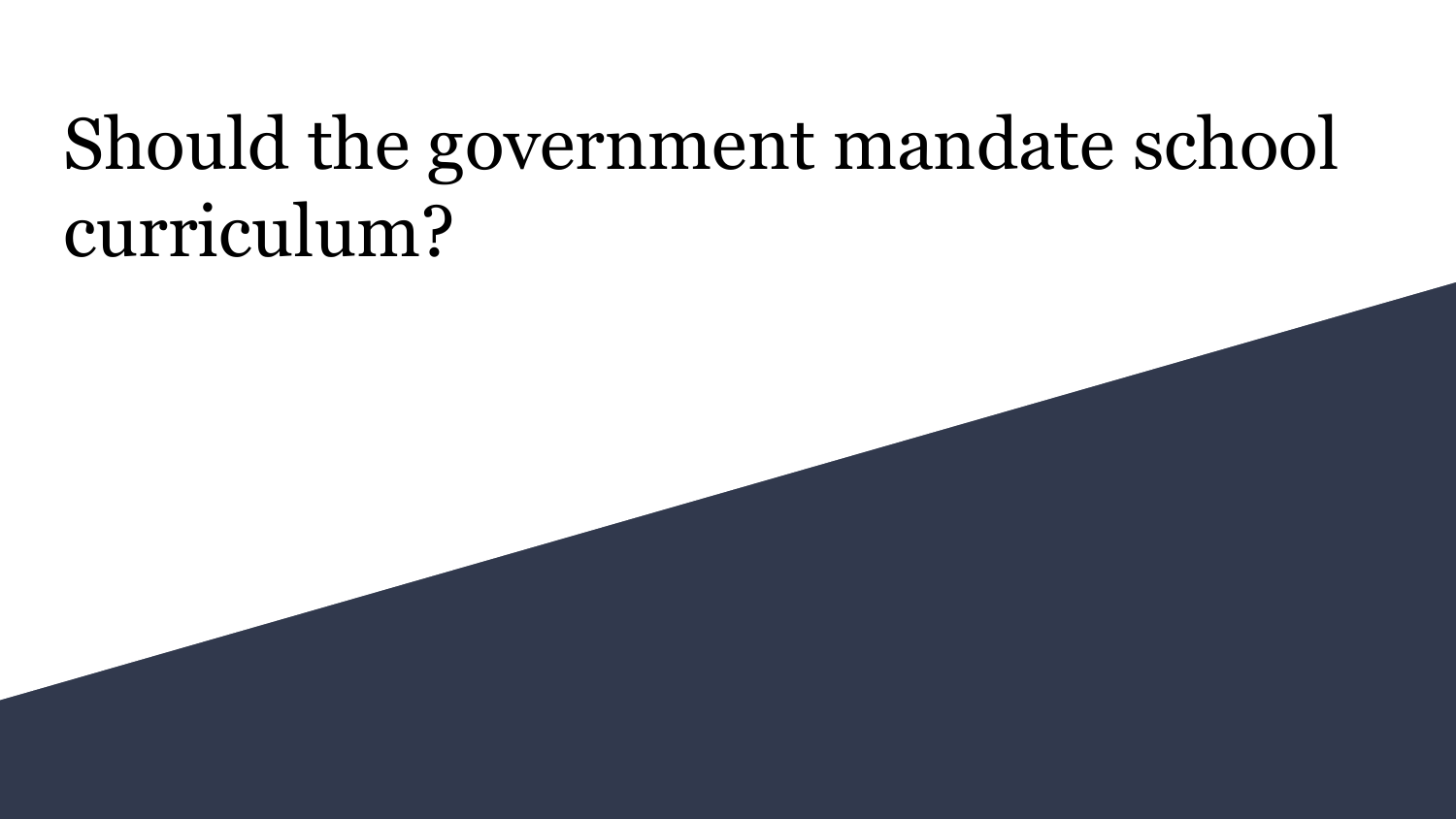# Taking Informed Action

Now that you have looked into who makes decisions about what you learn and what sources are accepted, it is time for you to answer the question:

Should the government mandate school curriculum?

Your assignment

Campaigning for change in public policy!

Write a letter to a representation about government influence on curriculum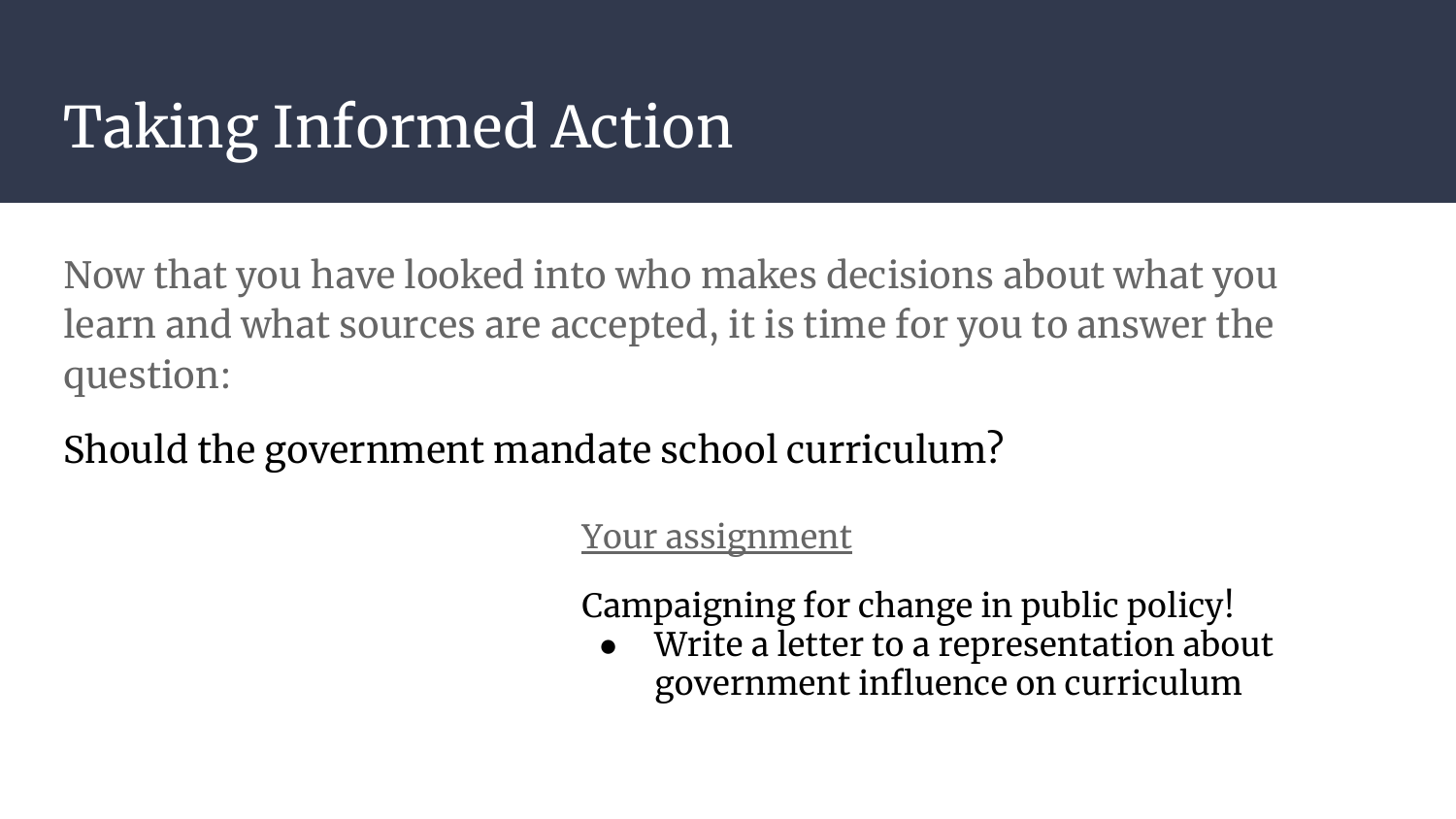## Why write to a representative?

Elected officials are responsible for acting on behalf of their constituents and making decisions based on what their constituents want to see changed. We can tell our elected officials what issues we care about by writing them letters!

#### **What are constituents? Am I a constituent?**

**Constituents** are the people that an elected official represents. For example, the Governor's constituents are the people of their state. An elected official represents all people, even those who are not registered to vote and those who may not be old enough to vote. This includes students like you!